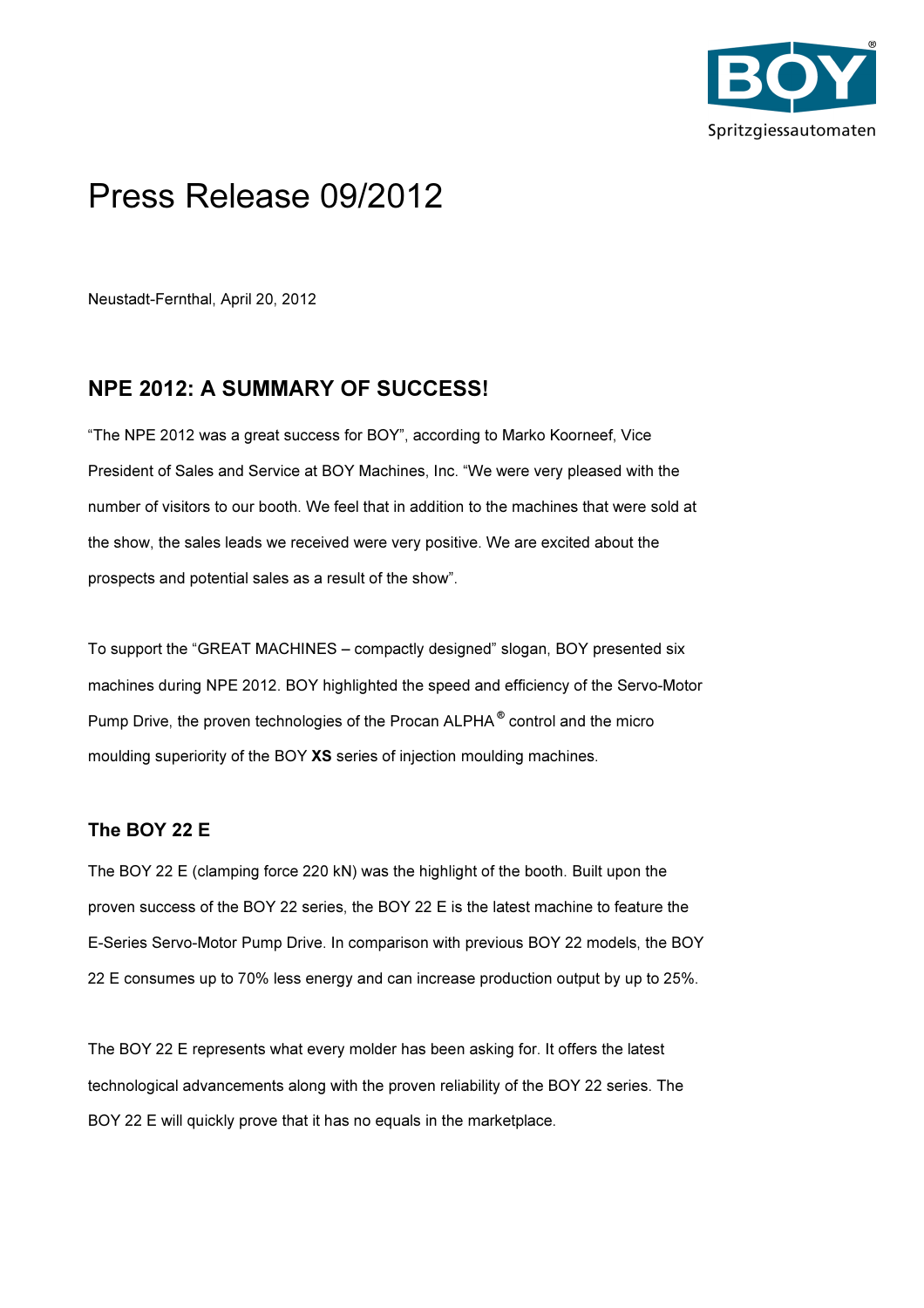

## The BOY XS and XS V

BOY is convinced that micro-moulding applications are an important part of the growth in the industry. The BOY XS and BOY XS V (100 kN clamping force) has set the bar for all micro-moulding machines. The BOY XS machines offer shot sizes that range from 0.1 g to 7.8 g (PS), coupled with a robust design and construction. The BOY XS series of injection moulding machines has clearly forged a path in the industry and lives up to its slogan...

"maXimum performance, minimal Space requirement!"

#### The BOY "Second Shot" Component System

BOY was pleased to debut the "Second Shot" Component System. Based on the ultra compact design of the BOY XS, the "Second Shot" System is equipped with its own hydraulic drive and control. The unit offers a plasticizing volume of 8.0 cubic centimeters and achieves injection pressures up to 3.128 bar. The "Second Shot" was run in conjunction with a BOY 90 E producing a two-color eyeglass frame and lenses. The main part was made from clear PP while the side frames and temple parts were made from a colored PP.

The industry friendly connection of the "Second Shot" Component Systems allows easy interface with most makes and models of injection moulding machines. It provides new opportunities to those injection moulders that have a need for two-shot molding, but without having to purchase a dedicated two-shot moulding machine.

The compact design and portability of the BOY "Second Shot" Component System allows it to be easily moved from machine to machine. One BOY "Second Shot" affords the opportunity to turn any machine into a two-shot moulding machine!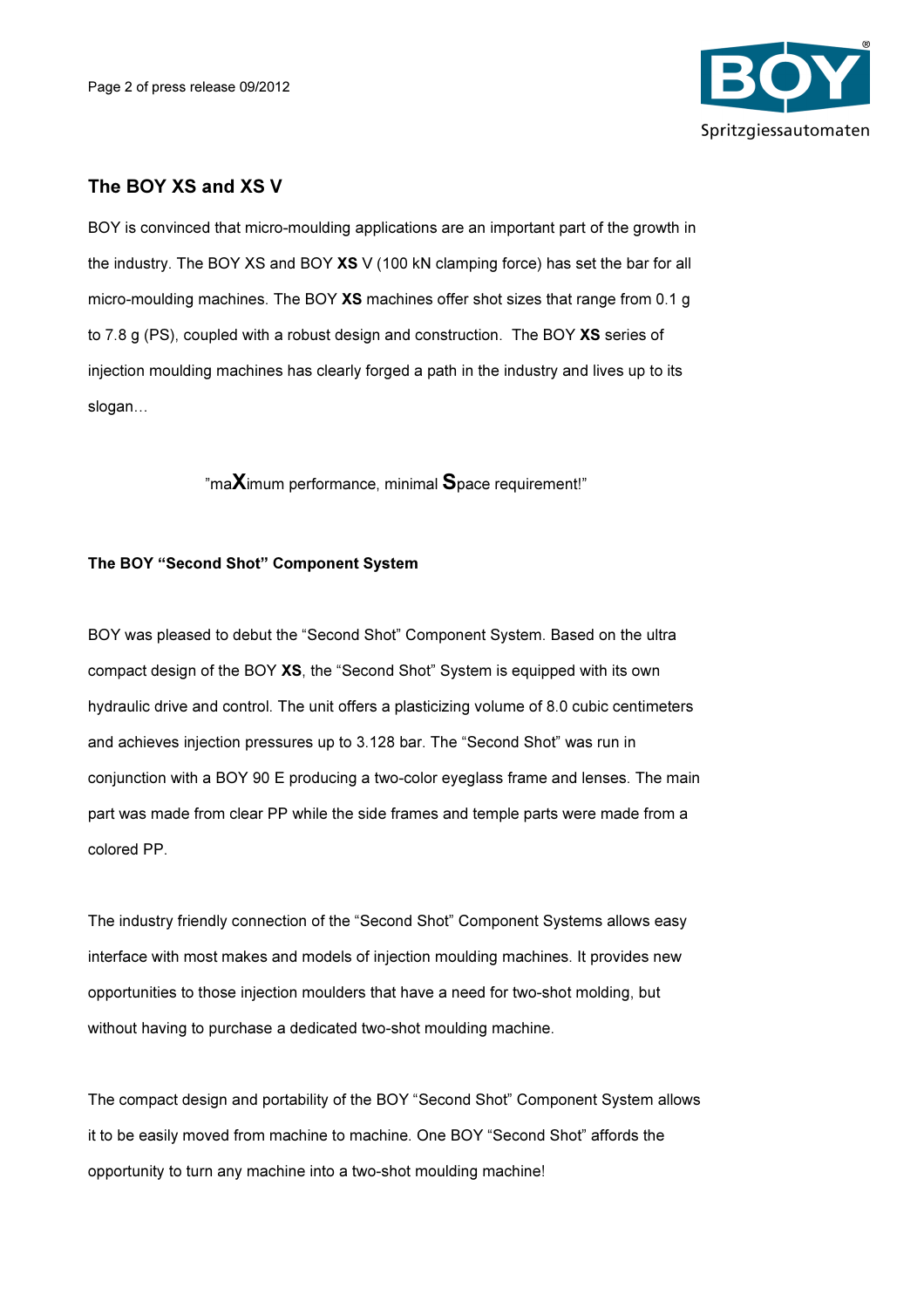

## The BOY 55 E and BOY 90 E

Also demonstrated were the BOY 55 E (550 kN clamping force) and BOY 90 E (900 kN clamping force). Both machines were equipped with the Servo-Motor Pump Drive. The machines successfully demonstrated all of the benefits that this new drive technology offers.

The generous tie-bar spacing of the BOY 55 E and BOY 90 E allows them to compete with other machines that would require larger tonnage to compensate for the tooling dimensions.

Based on the speed, smooth and seamless movements of the machine, and minimal operating noise, most visitors could not believe that they were watching an all-hydraulic machine in action.

#### Insert Moulding Technology

BOY displayed the newest member of it´s insert moulding line of injection moulding machines, the BOY 35 E VH (350 kN clamping force). Insert moulding and "parting line" moulding play a large role in the World's injection moulding needs. This machine features a vertical clamping unit, which allows for easy insertion of parts to be over-moulded and a horizontal injection unit for parting line moulding.

## A Bright Future for BOY

The results of the NPE 2012 have already proven positive for BOY Machines, Inc. To summarize, Marko Koorneef stated, "we are proud of the performance of all the machines we demonstrated and in the technical advancements of the entire line of machines. We are thrilled with the response from our visitors. We are pleased to offer the largest clamping force in the smallest footprint. We remain a leader in injection moulding technologies, specializing in machines with clamping forces below 1.000 kN."